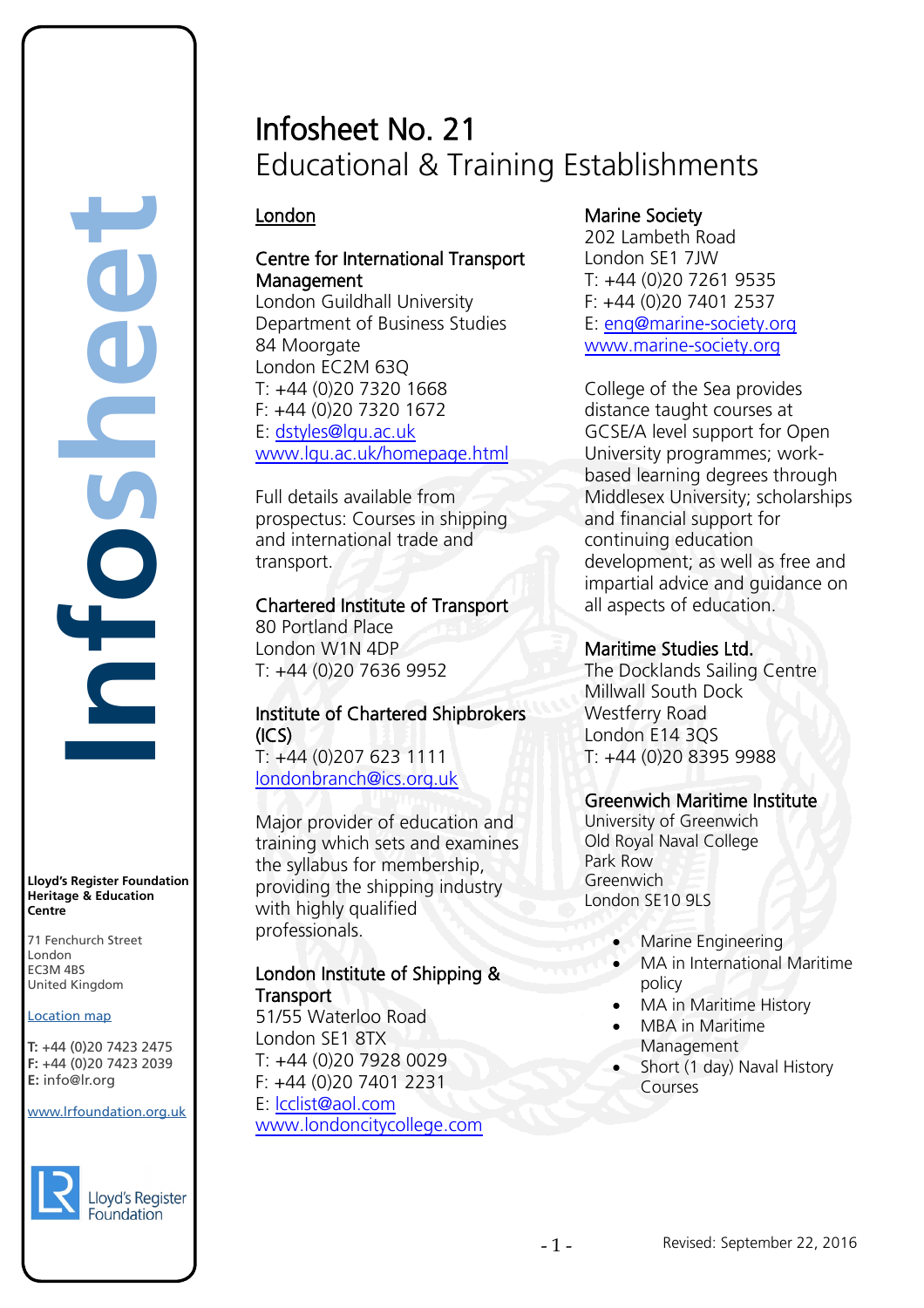# Rest of UK

# Aberdeen Skills and Enterprise Training

Aberdeen College Gallowgate Centre **Gallowgate** Aberdeen AB25 1BN  $T: +44(0)1224859610$ F: +44 (0)1224 612000 E: [p.maudsley@abcol.ac.uk](mailto:p.maudsley@abcol.ac.uk) [www.abcol.ac.uk/aset](http://www.abcol.ac.uk/aset)

- Dynamic positioning
- Offshore stability and ballast control
- Radio telephony
- Marine operations of Jack Up Rigs
- DGPS and Hydroaccoustic positioning
- HV/CV power operations for vessels

### Automotive & Electronics Dept.

Hull College of Higher Education Queen's Gardens Hull HU1 3DG T: +44 (0)1482 329 943 F: +44 (0)1482 598 733 [www.hull-college.ac.uk](http://www.hull-college.ac.uk/)

# Blackpool & The Flyde College

Fleetwood Nautical Campus Broadwater Fleetwood Lancashire FY7 8JZ T: +44 (0)1253 352352 F: +44 (0)1253 773014 E: [maritime@blackpool.ac.uk](mailto:maritime@blackpool.ac.uk) [www.blackpool.ac.uk](http://www.blackpool.ac.uk/)

- STCW95 Deck Training and short courses
- Full Mission Ship Simulator for Bridge Team Management and ARPA courses
- Safety Officials and Introduction to ISM Code.

# Cambridge Academy of Transport

48 Whittleford Road Little Shelford Cambridge CB2 5EW T: +44 (0)1223 845242

#### The Centre for Advanced Maritime Studies

Albert House 7 John's Place Edinburgh EH6 7EL T: +44 (0)131 5550525 F: +44 (0)131 554 0565 E: [admin@camsedin.org.uk](mailto:admin@camsedin.org.uk) [www.camsedin.org.uk](http://www.camsedin.org.uk/)

### Institute of Marine Studies

University of Plymouth Drake Circus Plymouth Devon PL4 8AA T: +44 (0)1752 232400 F: +44 (0)1752 232406 E: [ims@plymouth.ac.uk](mailto:ims@plymouth.ac.uk) [www.ims.plym.ac.uk](http://www.ims.plym.ac.uk/)

Undergraduate and postgraduate degrees in shipping and marine science/technology. Full details available from the IMS prospectus

- Maritime business & **logistics**
- Maritime business & law
- Marine Studies (Ocean Yachting)
- Marine Studies (Merchant Shipping)
- Marine Studies (Navigation)
- Marine Engineering
- Marine and Computer technology
- Marine Technology

**Heritage & Education Centre** 71 Fenchurch Street

**Lloyd's Register Foundation**

**Infosheet**

Ē

London Information Services EC3M 4BS United Kingdom EC3M 4BS

#### **Location map**

T: +44 (0)20 7423 2475 **F:** +44 (0)20 7423 2039 Fax: +44 (0)20 7423 2039 **E:** info@lr.org  $F \rightarrow (0/20, 1 + 2)$ rd's Register Foundat<br>
itage & Education<br>
tre<br>
Eenchurch Street<br>
don<br>
M 4BS<br>
ted Kingdom<br>
ation map<br>
44 (0)20 7423 2475<br>
44 (0)20 7423 2039<br>
nfo@lr.org

www.lrfoundation.org.uk

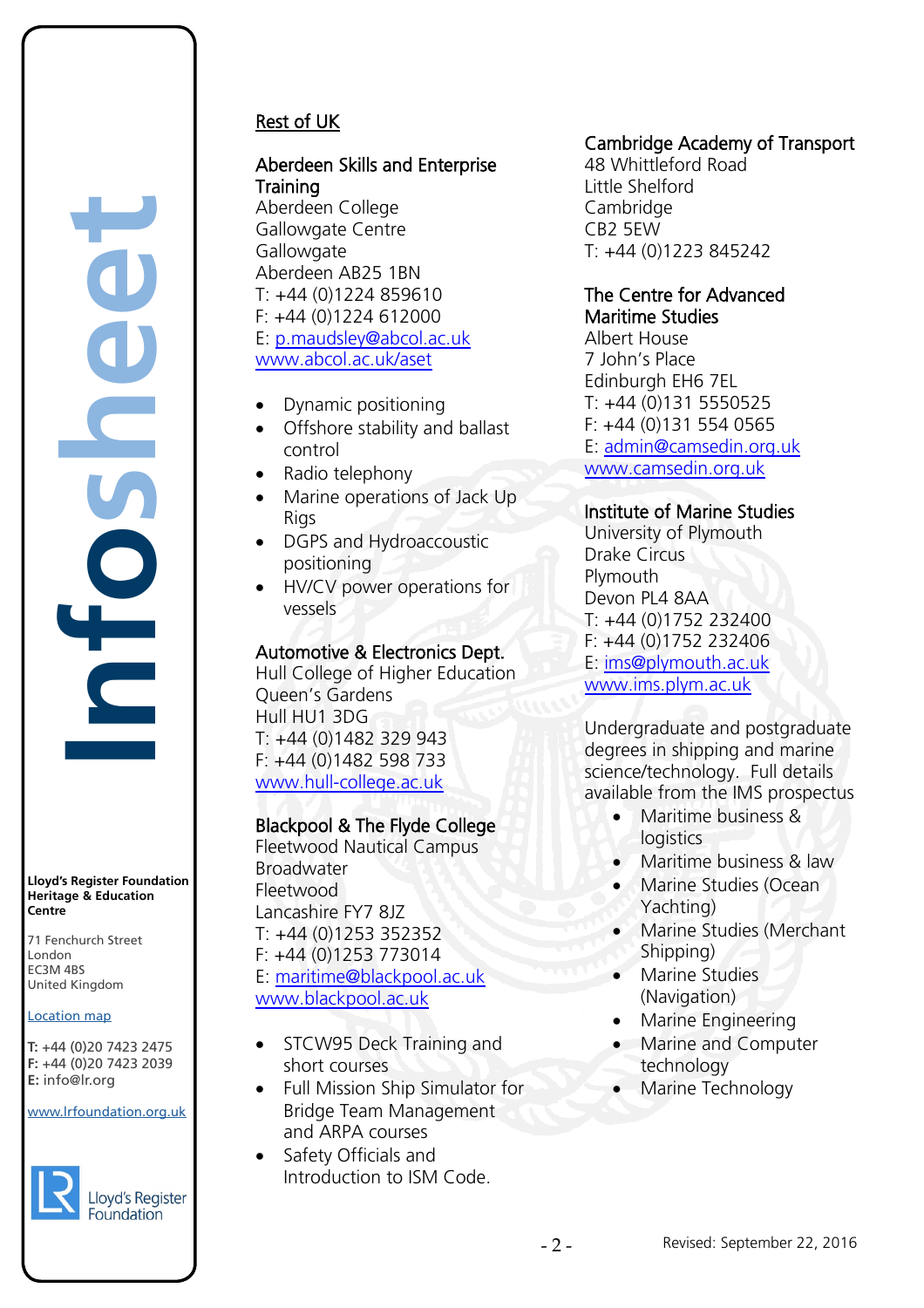**Infosheet** rd's Register Foundat<br>
itage & Education<br>
tre<br>
Eenchurch Street<br>
don<br>
M 4BS<br>
ted Kingdom<br>
ation map<br>
44 (0)20 7423 2475<br>
44 (0)20 7423 2039<br>
nfo@lr.org Ē

**Lloyd's Register Foundation Heritage & Education Centre**

71 Fenchurch Street London Information Services EC3M 4BS United Kingdom EC3M 4BS

#### **Location map**

T: +44 (0)20 7423 2475 **F:** +44 (0)20 7423 2039 Fax: +44 (0)20 7423 2039 **E:** info@lr.org  $F \rightarrow (0/20, 1 + 2)$ 

#### www.lrfoundation.org.uk



#### Plymouth Marine Sciences Partnership (PMSP)

Project Office Plymouth Marine Sciences Partnership c/o The Laboratory Citadel Hill Plymouth PL1 2PB

T: +44 (0) 1752 633 234 F: +44 (0) 1752 633 102 E: [forinfo@pmsp.org.uk](mailto:forinfo@pmsp.org.uk) 

Partnership between leading marine science, education and technology institutions:

- The Diving Diseases Research Centre
- The Marine Biological **Association**
- The National Marine Aquarium
- Plymouth Marine Laboratory
- The Sir Alister Hardy Foundation for Ocean Science
- **FOST HM (Flag Officer Sea** Training, Hydrography, Meteorology and Oceanography)
- Plymouth University Marine Institute

#### Institute of Maritime Law

Faculty of Law University of Southampton **Highfield** Southampton SO17 1BJ T: +44 (0)23 8059 3449 F: +44 (0)23 8059 3789 E: [iml@soton.ac.uk](mailto:iml@soton.ac.uk) [www.soton.ac.uk/˜iml/](http://www.soton.ac.uk/˜iml/)

Maritime law short course (three weeks)

#### Lyme Regis Marine Centre

Monmouth Beach Lyme Regis Dorset DT7 3JN T: +44 (0)1297 442256 [www.lrmc.co.uk](http://www.lrmc.co.uk/) 

Home to the Boat Building Academy which teaches traditional wooden boat building skills.

[www.boatbuildingacademy.com](http://www.boatbuildingacademy.com/) 

### Maritime & Offshore Training Centre

Lowestoft College St Peter's Street Lowestoft Suffolk NR32 2NB T: +44 (0)1502 583 521 F: +44 (0)1502 500 031 E: [c.stride@lowestoft.ac.uk](mailto:c.stride@lowestoft.ac.uk) [www.lowestoft.ac.uk](http://www.lowestoft.ac.uk/)

#### Maritime Studies in the School of Engineering

Liverpool John Moores University Byrom Street Liverpool L3 3AF T: +44 (0)151 231 2235 F: +44 (0)151 231 2453 E [s.bonsall@livjm.ac.uk](mailto:s.bonsall@livjm.ac.uk) [www.eng.livjm.ac.uk](http://www.eng.livjm.ac.uk/)

• HNDs in Nautical Science and Marine Operations

- BSc courses: Maritime Studies, Maritime Business & Management, Maritime & Intermodal Transport, Maritime Technology, Port & Maritime Management, Nautical Science and Marine **Operations**
- MSc courses: Maritime Operations and Marine & Offshore Engineering
- B Eng Marine & Mechanical Engineering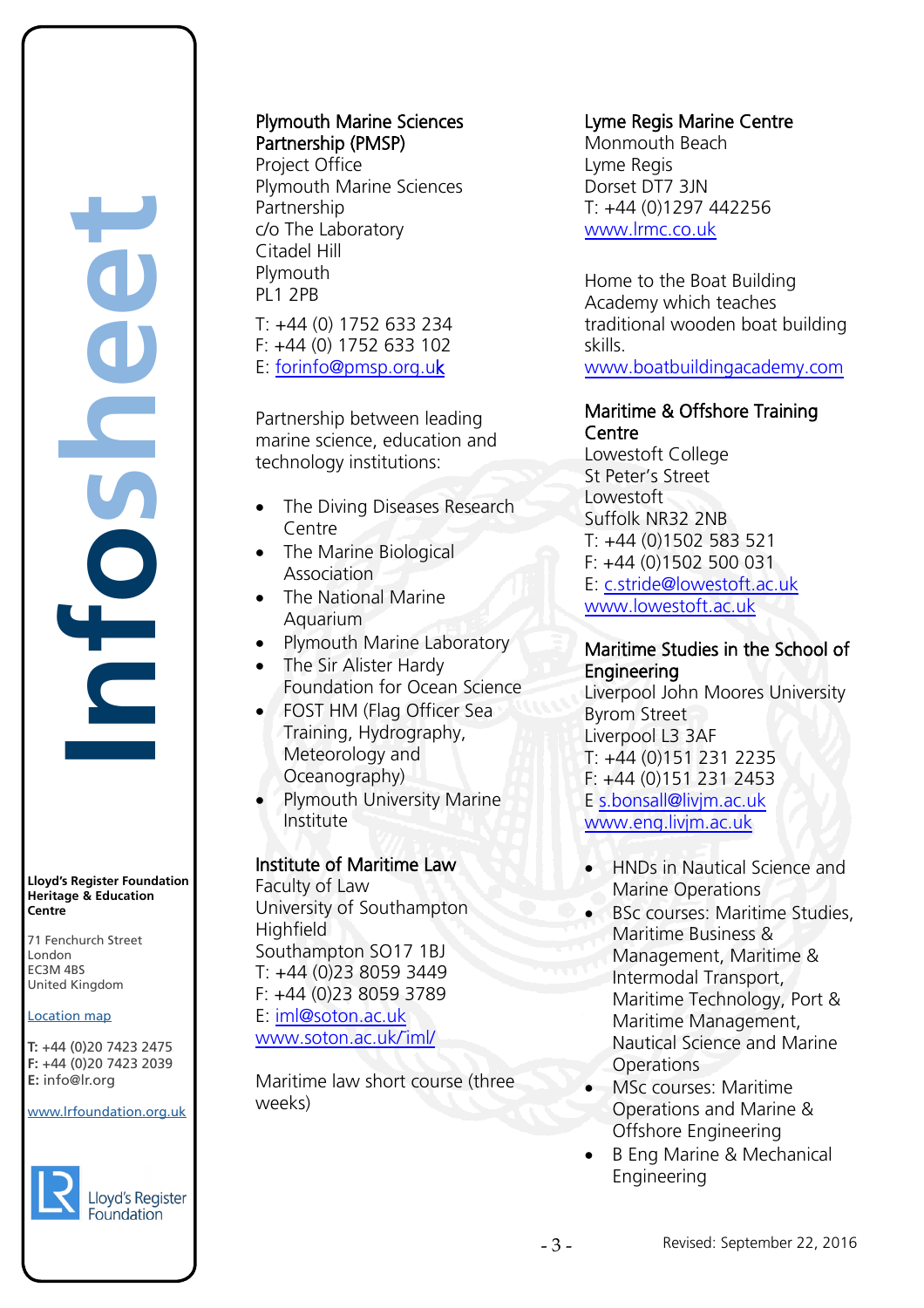**Infosheet** J rd's Register Foundat<br>
itage & Education<br>
tre<br>
Eenchurch Street<br>
don<br>
M 4BS<br>
ted Kingdom<br>
ation map<br>
44 (0)20 7423 2475<br>
44 (0)20 7423 2039<br>
nfo@lr.org 

**Lloyd's Register Foundation Heritage & Education Centre**

71 Fenchurch Street London Information Services EC3M 4BS United Kingdom EC3M 4BS

#### **Location map**

T: +44 (0)20 7423 2475 **F:** +44 (0)20 7423 2039 Fax: +44 (0)20 7423 2039 **E:** info@lr.org  $F \rightarrow (0/20, 1 + 2)$ 

#### www.lrfoundation.org.uk



# National Sea Training Centre

North West Kent College Dering Way **Gravesend** Kent DA12 2JJ T: +44 (0)1322 629600 F: +44 (0)1322 629687 E: [nstc@nwkcollege.ac.uk](mailto:nstc@nwkcollege.ac.uk)

# Sail Training Association

2A The Hard Portsmouth PO1 3PT T: +44 (0)23 9283 2055 <http://www.tallships.org/>

# Southampton Solent University

East Park Terrace Southampton SO14 0YN T: +44 (0)23 8031 9000 F: +44 (0)23 8022 2259 E [tf@solent.ac.uk](mailto:tf@solent.ac.uk) [www.solent.ac.uk](http://www.solent.ac.uk/)

- Yacht & powercraft design
- Maritime business
- Yacht production & surveying
- Ship & Port management
- Marine Engineering
- **Marine Operations**

# University of Aberdeen

King's College Aberdeen AB24 3FX T: +44 (0)1224-272000

- Marine and Coastal resource management
- Chemistry for Offshore **Industry**

# University of Highlands and Islands

12b Ness Walk Inverness Scotland, IV3 5SQ T: +44 (0) 1463 279000

• Nautical Science

# University of Newcastle-upon-Tyne

Dept of Marine Technology Armstrong Building Newcastle-upon-Tyne NE1 7RU T: +44 (0)191 222 6718 F: +44 (0)191 222 5491 E: [kathleen.heads@ncl.ac.uk](mailto:kathleen.heads@ncl.ac.uk) [www.marinetech.ncl.ac.uk](http://www.marinetech.ncl.ac.uk/)

- B Eng, M Eng, MSc, M Res courses - full details available from prospectus.
- Small craft technology
- Naval Architecture
- Offshore Engineering

# University of Strathclyde

16 Richmond Street Glasgow G1 1XQ Scotland T: +44 (0)141 552 4400 F: +44 (0)141 552 0775

- Naval Architecture and Marine Engineering
- Small Craft Engineering
- Ocean engineering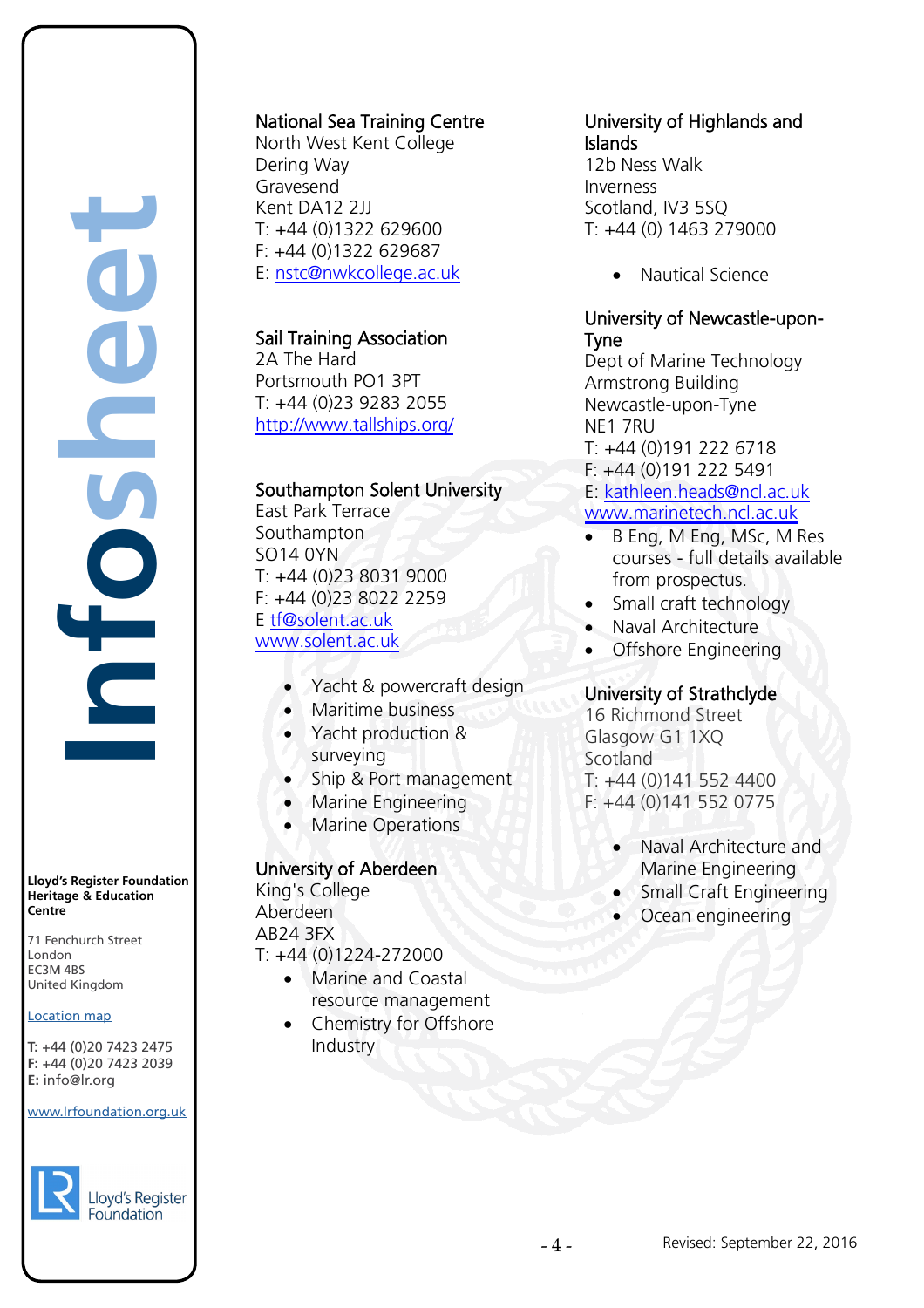**Infosheet** rd's Register Foundat<br>
itage & Education<br>
tre<br>
Eenchurch Street<br>
don<br>
M 4BS<br>
ted Kingdom<br>
ation map<br>
44 (0)20 7423 2475<br>
44 (0)20 7423 2039<br>
nfo@lr.org É

**Lloyd's Register Foundation Heritage & Education Centre**

71 Fenchurch Street London Information Services EC3M 4BS United Kingdom EC3M 4BS

#### **Location map**

T: +44 (0)20 7423 2475 **F:** +44 (0)20 7423 2039 Fax: +44 (0)20 7423 2039 **E:** info@lr.org  $F \rightarrow (0/20, 1 + 2)$ 

#### www.lrfoundation.org.uk



Lloyd's Register

### Department of Mechanical & Marine Engineering

University of Plymouth Drake Circus Plymouth Devon PL4 8AA T: +44 (0)1752 232637 F: +44 (0)1752 232638 E: [technology@plymouth.ac.uk](mailto:technology@plymouth.ac.uk) [www.tech.plymouth.ac.uk](http://www.tech.plymouth.ac.uk/)

Undergraduate and postgraduate degrees in shipping and marine science/technology. Full details available from the IMS prospectus

- Maritime business & **logistics**
- Maritime business & law
- Marine Studies (Ocean Yachting)
- Marine Studies (Merchant Shipping)

### Coventry University

Priory Street Coventry CV1 5FB T: +44 (0)24 7688 7688 [www.coventry.ac.uk](http://www.coventry.ac.uk/)

> • Automotive & Transport design: Boat

#### Robert Gordon University

**Schoolhill** Aberdeen AB10 1FR, Scotland T: +44 1224 262000

> • Mechanical and Offshore Engineering

### Warsash Maritime Centre

Newton Road Warsash **Southampton** Hants SO3 9ZL T: 01489 576161 F: 01489 573988 E: [wmc@solent.ac.uk](mailto:wmc@solent.ac.uk) [www.solent.ac.uk/wmc/](http://www.solent.ac.uk/wmc/)

### PORT Maritime Information **Gateway**

#### [www.port.nmm.ac.uk](http://www.port.nmm.ac.uk/)

Lists a number of contacts for maritime related further/higher education courses and careers information.

### Faculty of Engineering and the Environment

Lanchester Building (7), Room 5029 University of Southampton **Highfield** Southampton SO17 1BJ United Kingdom

- T: +44 (0)23 8059 4652
- F: +44 (0)23 8067 7519
- E: [civilenv@soton.ac.uk](mailto:civilenv@soton.ac.uk)
	- Maritime Law
	- Mechanical/Naval Engineering
	- Ship science/yacht & small crafts
	- Engineering (Ship science)
	- Naval Architecture
	- Naval Engineering

#### Marine Safety Training Centre

South Tyneside College Wapping Street South Shields Tyne & Wear NE33 1LQ

- Marine Engineering
- Marine Operations
- Nautical Science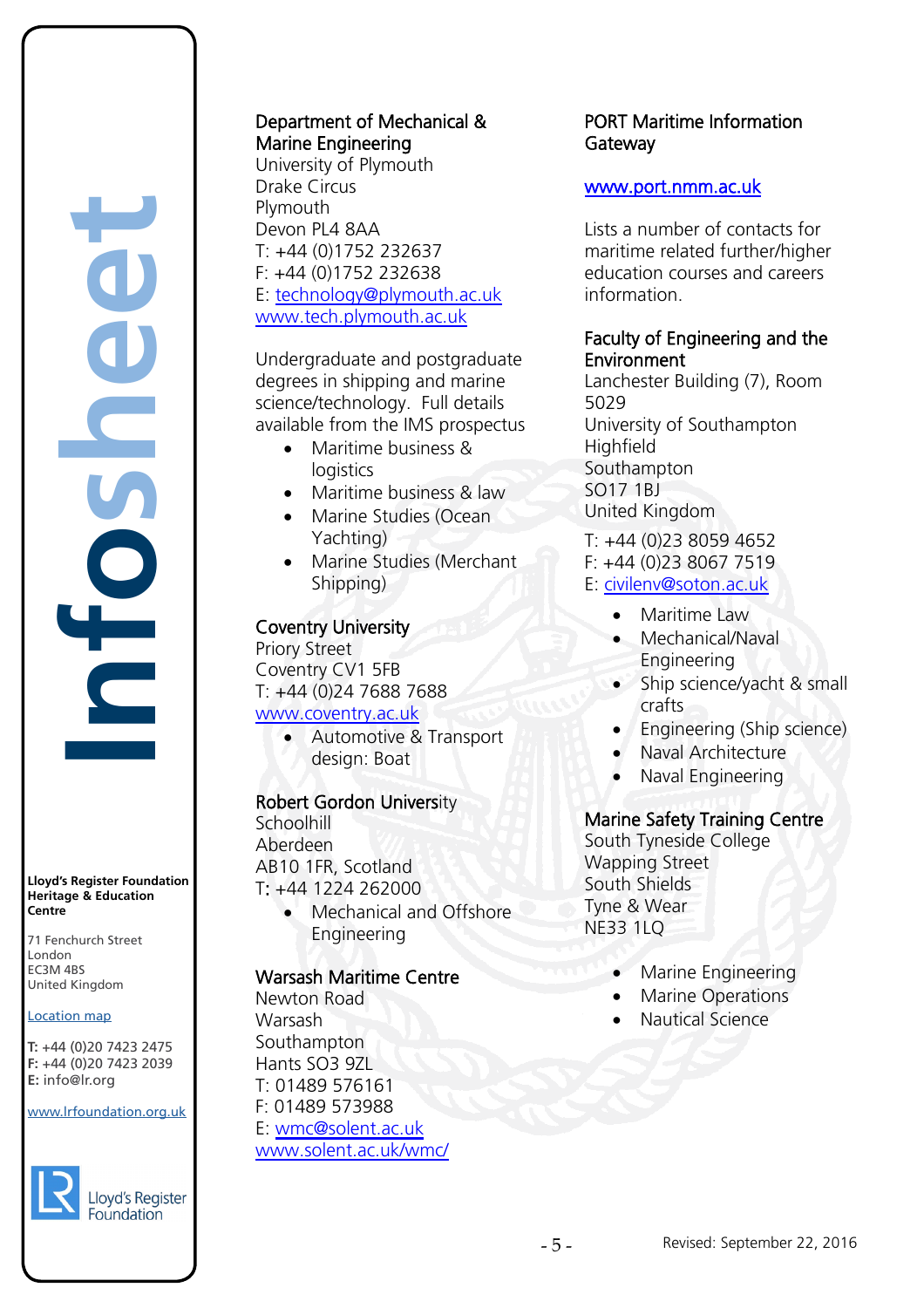**Infosheet** rd's Register Foundat<br>
itage & Education<br>
tre<br>
Eenchurch Street<br>
don<br>
M 4BS<br>
ted Kingdom<br>
ation map<br>
44 (0)20 7423 2475<br>
44 (0)20 7423 2039<br>
nfo@lr.org 

**Lloyd's Register Foundation Heritage & Education Centre**

71 Fenchurch Street London Information Services EC3M 4BS United Kingdom EC3M 4BS

#### Location map

T: +44 (0)20 7423 2475 **F:** +44 (0)20 7423 2039 Fax: +44 (0)20 7423 2039 **E:** info@lr.org  $F \rightarrow (0/20, 1 + 2)$ 

#### www.lrfoundation.org.uk



#### Newcastle College

Rye Hill Campus Scotswood Road Newcastle upon Tyne NE4 7SA T: (0191) 200 4000 F: (0191) 200 4517 E: enquiries@ncl-coll.ac.uk • Sub-sea engineering

### South Devon College

Vantage Point Long Road **Paignton** TQ4 7EJ T: (+44) 01803 540540 E[:enquiries@southdevon.ac.uk](mailto:enquiries@southdevon.ac.uk)

• Yacht Operations

#### South Tyneside College

St George's Avenue South Shields Tyne & Wear NE34 6ET T: 0191 426 0403 Tlx: 537864 Rest of the World

#### Australian Maritime College

PO BOX 986 Launceston 7250 Tasmania AUSTRALIA T: +61 3 6335 4711 F: +61 3 6326 6493 E [amcinfo@mariner.amc.edu.au](mailto:amcinfo@mariner.amc.edu.au) [www.amc.edu.au](http://www.amc.edu.au/)

Full details of courses available can be found in the prospectus.

#### Colegio de Oficiales de la Marina Mercante Espanola

Calle Orense 39-3B Madrid, Spain T: +34 91 4563757

#### Ecole Nationale de Marine

Merchande Route du Cap Ste-Andresse F-76060 Le Havre France

#### Escola Nautica

Rua Do Arsenal **Lishon** Portugal

### Facultad de N**á**utica de Barcelona

Plaza Palacio, 18 08003 - Barcelona **Spain** T: 93 401 7911 F: 93 401 7910 E: [conchi@fnb.ucp.es](mailto:conchi@fnb.ucp.es) [www.upc.es/fnb](http://www.upc.es/fnb)

#### Fachhochschule Hamburg

Institute of Ship Operation, Seatransport and Simulation Rainvilleterrasse 4 D-22765 Hamburg Germany T: +49 40 42811 546/3256 F: +49 40 42811 3323 E [office@issus.fh-hamburg.de](mailto:office@issus.fh-hamburg.de) [www.issus.fh-hamburg.de](http://www.issus.fh-hamburg.de/)

- Tank Familiarization Courses
- Oil Tanker Training Programme
- Chemical Tanker Training Programme
- General Operator's Certificate (GOC)
- Radar Operator's Certificate and Operational Use of Automatic Radar Potting Aids (ARPA)

Hogere Zeevaartschool Nieuwe Vaart 3 Amsterdam **Netherlands**